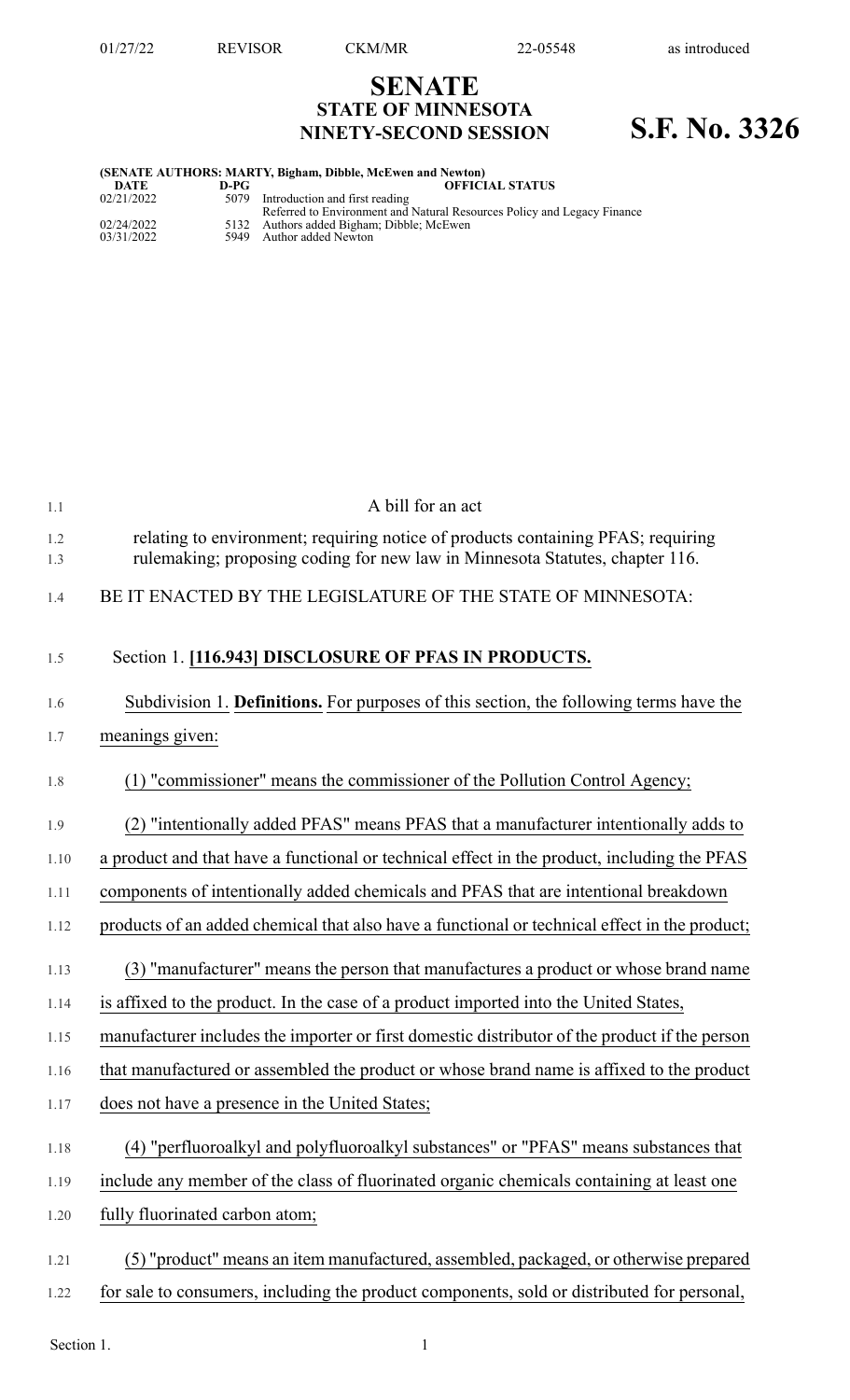| 2.1  | residential, commercial, or industrial use, including for use in making other products. Product |
|------|-------------------------------------------------------------------------------------------------|
| 2.2  | does not mean used products offered for sale or resale; and                                     |
| 2.3  | (6) "product component" means an identifiable component of a product, regardless of             |
| 2.4  | whether the manufacturer of the product is the manufacturer of the component.                   |
| 2.5  | Subd. 2. Notice required. (a) Except as provided under subdivision 3 and rules adopted          |
| 2.6  | under subdivision 4, a manufacturer of a product for sale in the state that contains            |
| 2.7  | intentionally added PFAS must submit to the commissioner a written notice that includes:        |
| 2.8  | $(1)$ a brief description of the product;                                                       |
| 2.9  | (2) the function served by PFAS in the product, including in any product components;            |
| 2.10 | (3) the amount of each of the PFAS, identified by its Chemical Abstracts Service Registry       |
| 2.11 | number, in the product, reported as an exact quantity determined using commercially             |
| 2.12 | available analytical methods or as falling within a range approved for reporting purposes       |
| 2.13 | by the commissioner;                                                                            |
| 2.14 | (4) the name and address of the manufacturer and the name, address, and telephone               |
| 2.15 | number of a contact person for the manufacturer; and                                            |
| 2.16 | (5) any other information, as required by rule adopted by the commissioner, necessary           |
| 2.17 | to implement this section.                                                                      |
| 2.18 | (b) This subdivision does not apply to the sale or resale of used products.                     |
| 2.19 | Subd. 3. Commissioner's authority. (a) The commissioner may waive all or part of the            |
| 2.20 | notice requirement under subdivision 2 if the commissioner determines that substantially        |
| 2.21 | equivalent information is already publicly available.                                           |
| 2.22 | (b) The commissioner may enter into an agreement with one or more other states or               |
| 2.23 | political subdivisions of a state to collect notices and may accept notices to a shared system  |
| 2.24 | as meeting the notice requirement under subdivision 2.                                          |
| 2.25 | (c) The commissioner may extend the deadline for a manufacturer to submit the notice            |
| 2.26 | under subdivision 2 if the commissioner determines that more time is needed by the              |
| 2.27 | manufacturer to comply.                                                                         |
| 2.28 | Subd. 4. Rulemaking. The commissioner must adopt rules to implement this section.               |
| 2.29 | The rules:                                                                                      |
| 2.30 | (1) may prioritize products subject to subdivision 2 based on the products that, in the         |
| 2.31 | commissioner's judgment, are most likely to cause contamination of the state's land or water    |
| 2.32 | resources;                                                                                      |
|      |                                                                                                 |

01/27/22 REVISOR CKM/MR 22-05548 as introduced

Section 1. 2